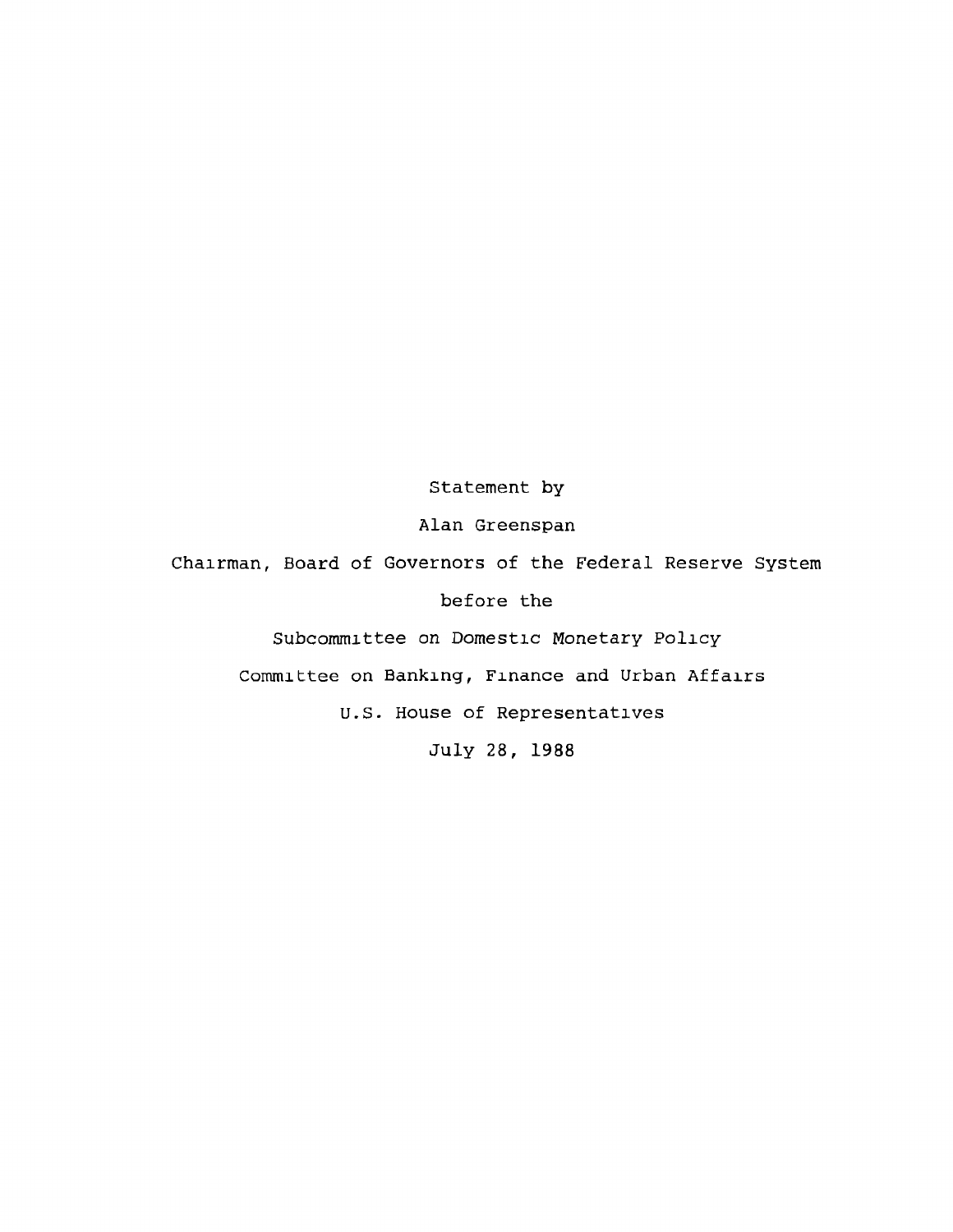Mr. Chairman, and members of the Committee, I appreciate this opportunity to review with you recent and prospective monetary policy and the economic outlook. I would also like to provide a broader perspective by discussing in some detail our nation's longer-term economic objectives, the overall strategy for fiscal and monetary policies needed to reach those objectives, and the appropriate tactics for implementing monetary policy within that strategic framework.

## The economic setting and monetary policy so far in 1988.

The macroeconomic setting for monetary policy has changed in some notable respects since I testified last February. At that time, the full after-effects of the stock market plunge on spending and financial markets were still unclear. While most Federal Open Market Committee members were forecasting moderate growth, in view of rapid inventory building and some signs of a weakening of labor demand, the possibility of a decline in economic activity could not be ruled out. To guard against this outcome, in the context of a firmer dollar on exchange markets, the Federal Reserve undertook a further modest easing of reserve pressures in late January, which augmented the more substantial easing following October 19 Short-term interest rates came down another notch, and with a delay helped to push the monetary aggregates higher within their targeted annual ranges.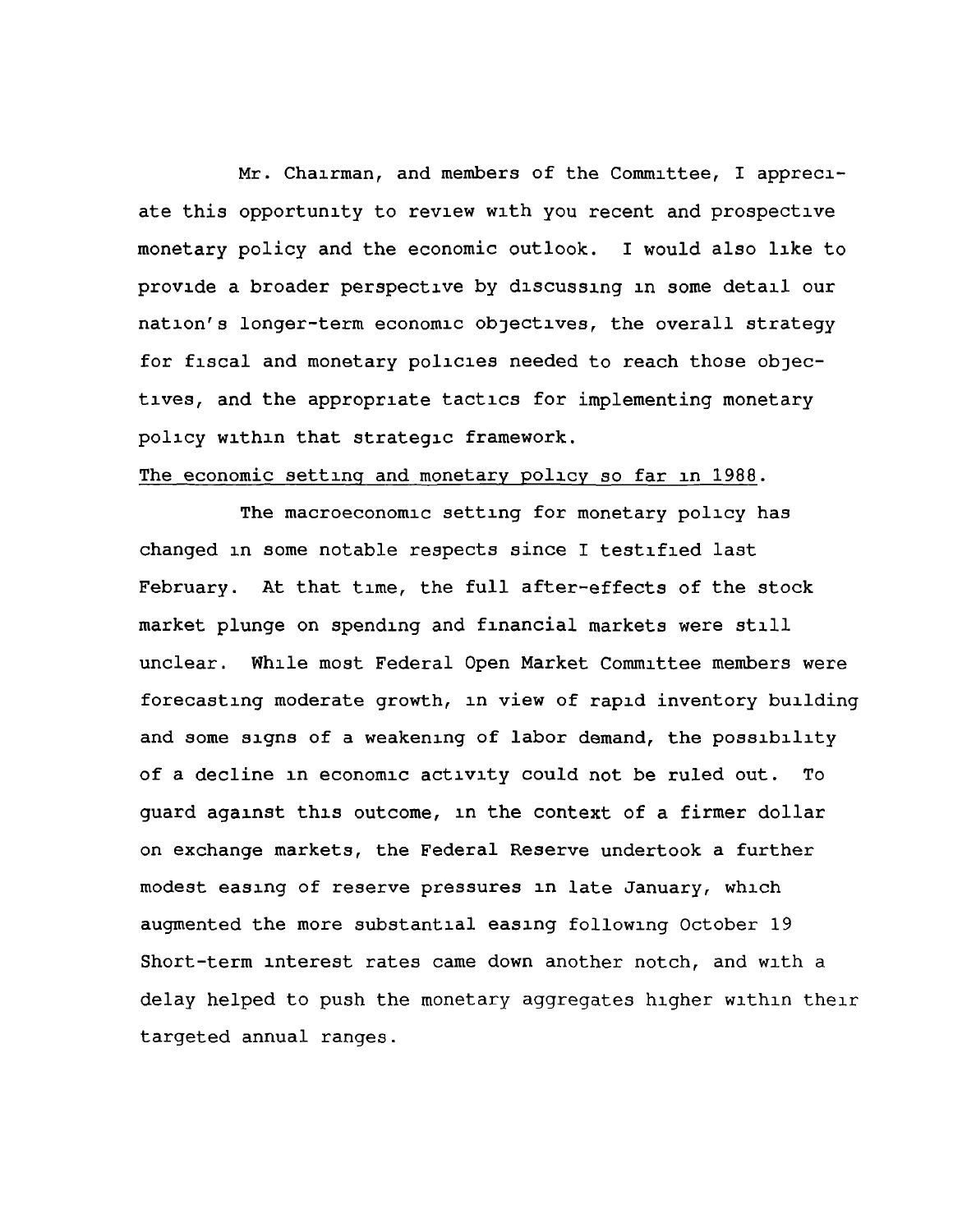In the event, the economy proved remarkably resilient to the loss of stock market wealth. Economic growth remained vigorous through the first half of the year. Continuing brisk advances in exports, together with moderating growth in imports, supported expansion in output, especially in manufacturing. Some strengthening also was evident in business outlays for equipment, especially computers, and consumer purchases of durables, including autos.

Financial markets also returned to more normal functioning. Although trading volumes did not regain pre-crash levels in many markets, price volatility diminished somewhat and quality differentials stayed considerably narrower than in the immediate aftermath of the stock market plunge. In response, the Federal Reserve gradually was able to restore its standard procedure of gearing open market operations to the intended pressure on reserve positions of depository institutions. We thereby discontinued the procedure of reacting primarily to dayto-day variations in money market interest rates that had been adopted right after the stock market break.

As the risks of faltering economic expansion and further financial market disruptions diminished, the dangers of intensified inflationary pressures reemerged. Utilization of labor and capital reached the highest levels in many years, and hints of acceleration began to crop up in wage and price data Strong gains in payroll employment that continued through the spring combined with slower growth in the labor force to lower

 $-2-$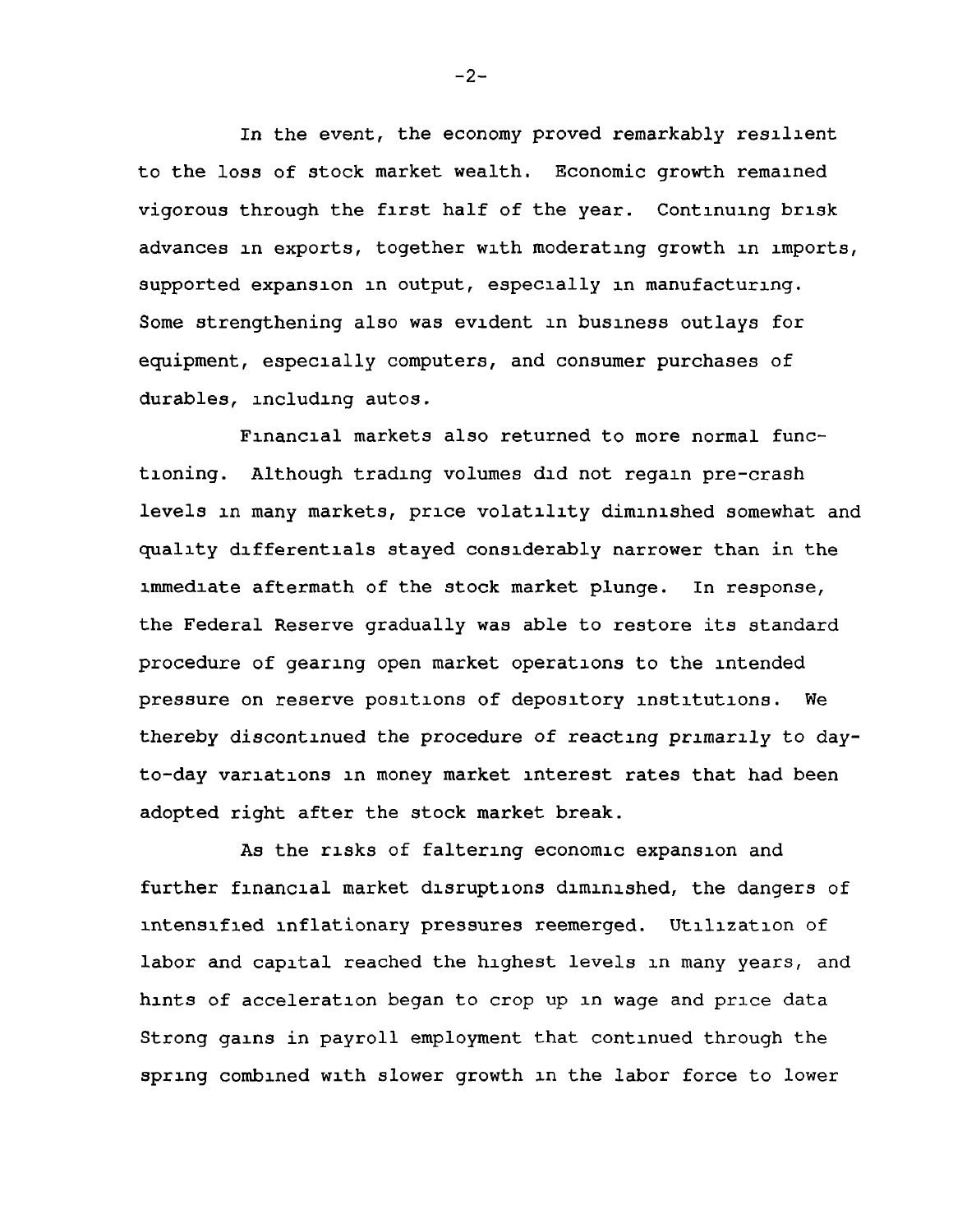the unemployment rate by about  $1/4$  percentage point, even before the strong labor market report for June; the industrial capacity utilization rate moved up as well. In part reflecting the payroll tax increase, broad measures of hourly compensation picked up somewhat in the first quarter. Prices for a wide range of domestic and imported industrial materials and supplies rose even more steeply than last year. Finished goods price inflation has not reflected this step-up in price increases for intermediate goods, in part as productivity gains kept unit labor costs under control. Even so, continued increases in materials prices at the recent pace were seen as pointing to a potential intensification in inflation more generally, since based on historical experience, such increases have tended to show through to finished good prices.

In these circumstances, the Federal Reserve was well aware that it should not fall behind in establishing enough monetary restraint to effectively resist these inflationary tendencies. The System took a succession of restraining steps from late March through late June. The shortest-term interest rates gradually rose to levels now around highs reached last fall. Responding as well to the unwinding of a tax-related buildup in liquid balances, M2 and M3 growth slowed noticeably after April.

In contrast to the shortest-maturity interest rates, long-term bond and mortgage rates, though also above February lows, still remain well below last fall's peaks. The timely

 $-3-$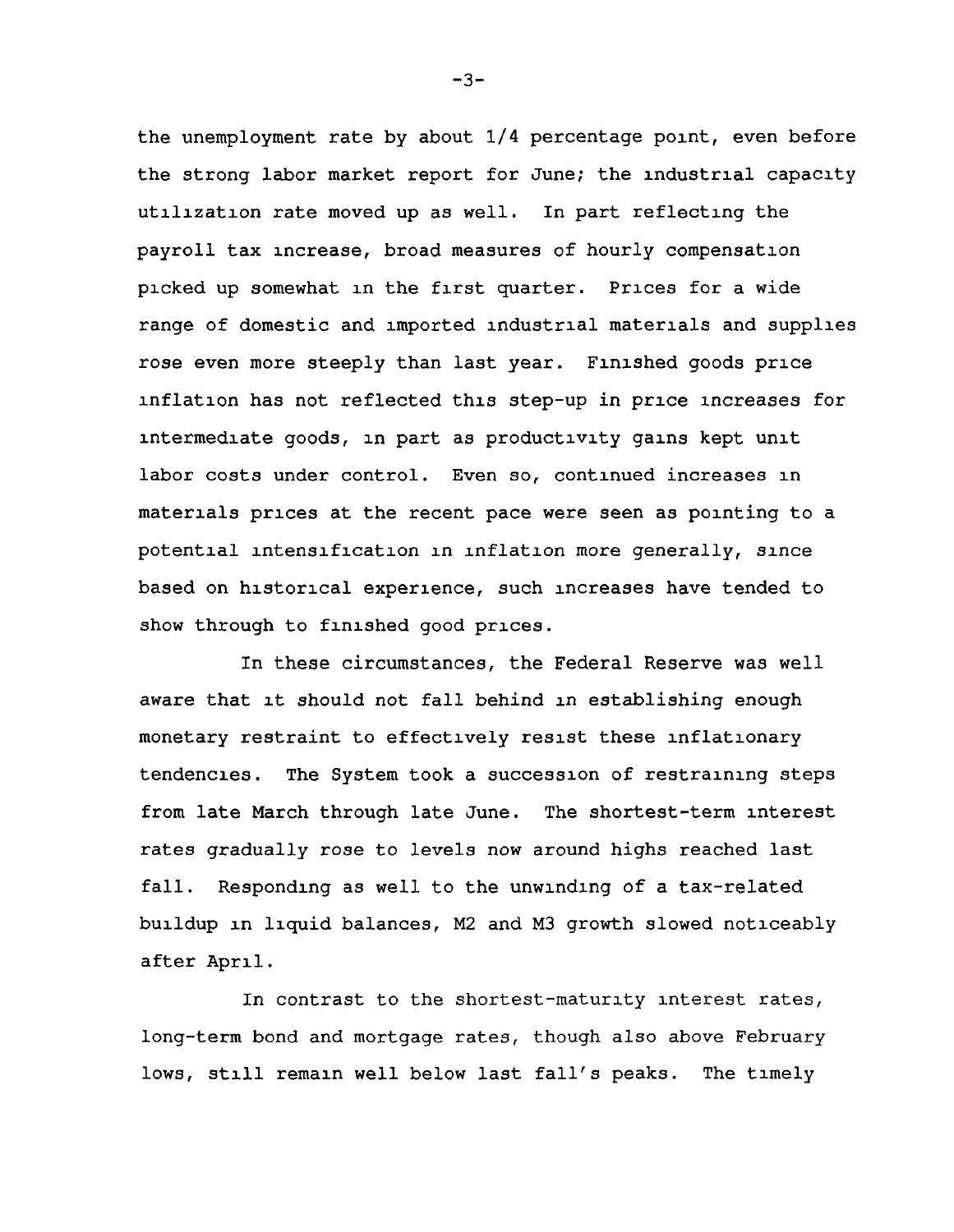tightening of monetary policy this spring, along with perceptions of better prospects for the dollar in foreign exchange markets in light of the narrowing in our trade deficit, seemed to improve market confidence that inflationary excesses would be avoided. Both bond prices and the dollar rallied in June despite increases in interest rates in several major foreign countries and jumps in some agricultural prices resulting from the drought in important growing areas.

## The economic outlook and monetary policy through 1989.

The monetary actions of the first half of the year were undertaken so that economic expansion could be maintained, recognizing that to do so, additional price pressures could not be permitted to build and progress toward external balance had to be sustained. The projections of FOMC members and nonvoting presidents indicate that they do expect economic growth to continue, and inflation to be contained.

The 2-3/4 to 3 percent central tendency of FOMC members' expectations for real GNP growth over the four quarters of this year implies a deceleration over the rest of the year to a pace more in line with their expected 2 to 2-1/2 percent real growth over 1989 and with the long-run potential of the economy. The drought will reduce farm output for a time, and it is important that nonfarm inventory accumulation slow before long, if we are to avoid a troublesome imbalance. Still, further gains in our international trade position should continue to provide a major stimulus to real GNP growth through next year,

 $-4-$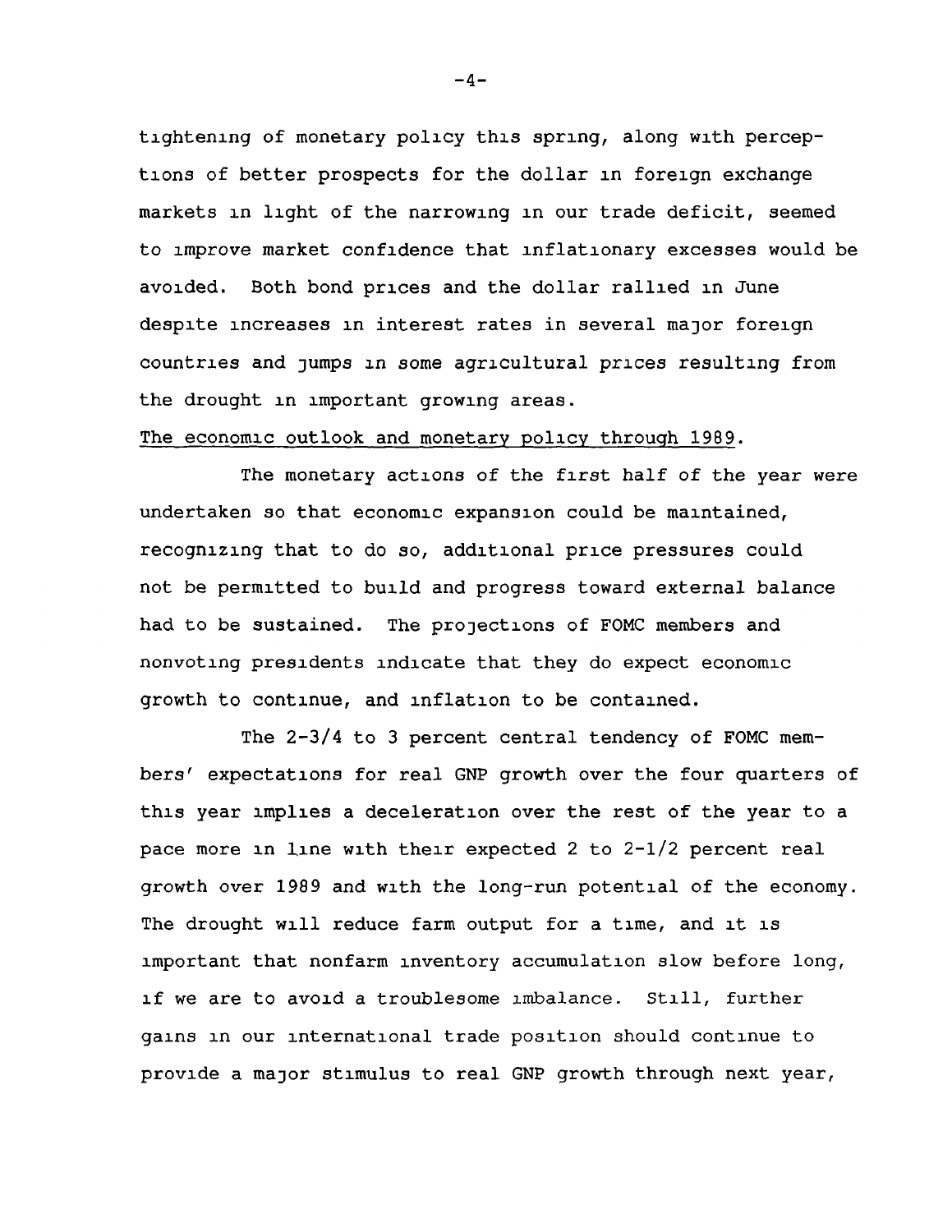reflecting the lagged effects of the decline in the exchange value of the dollar through the end of last year. Although the month-to-month pattern in our trade deficit can be expected to be erratic, the improvement in the external sector on balance over time is expected to replace much of the reduced expansion in domestic final demands from our consumer, business, and government sectors.

Employment growth is anticipated to be substantial, though some updrift in the unemployment rate may occur over the next year and a half. Capacity utilization could well top out soon, as growth in demands for manufactured goods slows to match that of capacity.

Considering the already limited slack in available labor and capital resources, a leveling of the unemployment and capacity utilization rates is essential if more intense inflationary pressures are to be avoided in the period ahead. Otherwise, aggregate demand would continue growing at an unsustainable pace and would soon begin to create a destabilizing inflationary climate. Supply conditions for materials and labor would tighten further and costs would start to rise more rapidly; businesses would attempt to recoup profit margins with further price hikes on final goods and services. These faster price rises would, in turn, foster an inflationary psychology, cut into workers' real purchasing power, and prompt an attempted further catchup of wages, setting in motion a dynamic process in

-5-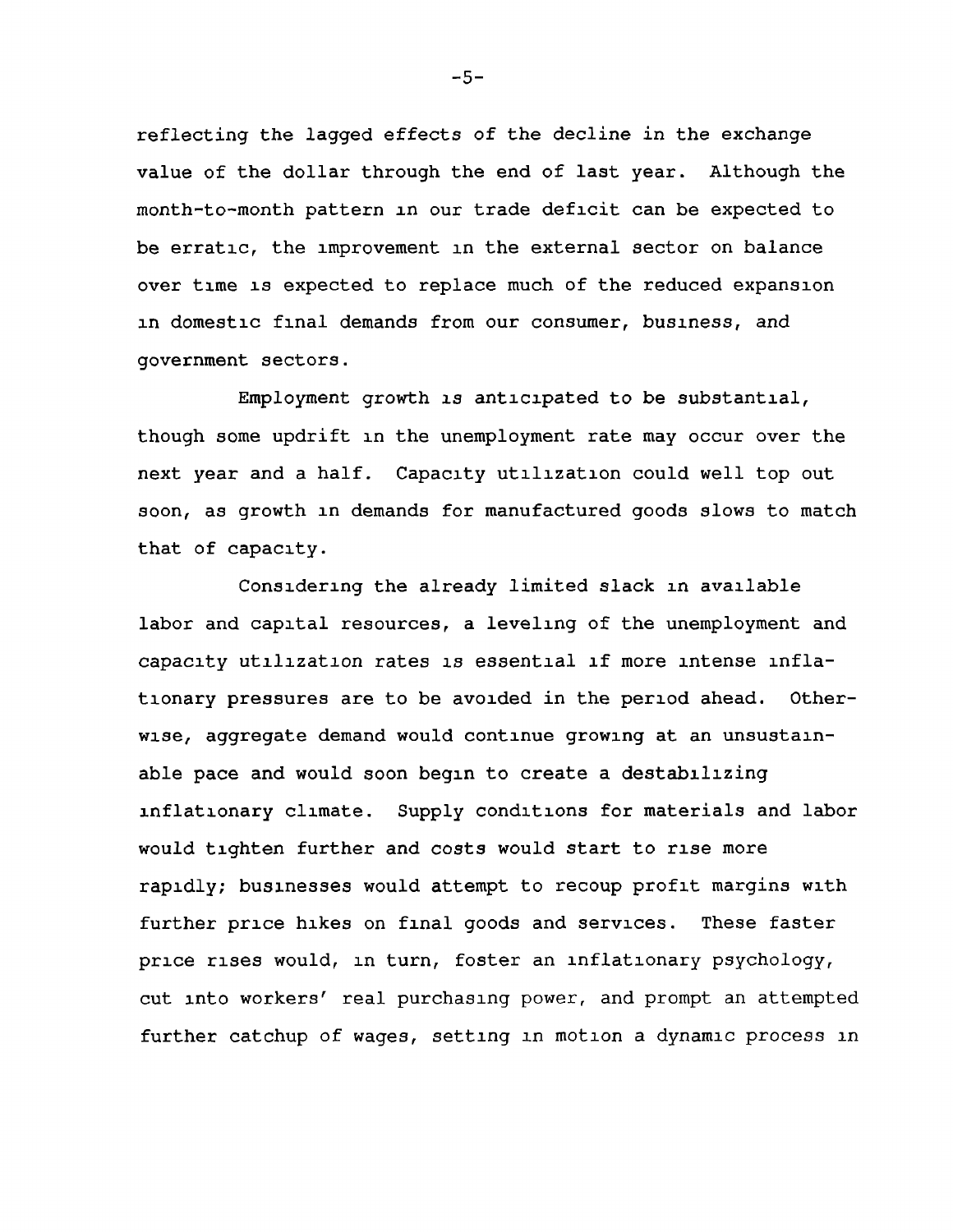which neither workers nor businesses would benefit. The hardwon gains in our international competitiveness would be eroded, with feedback effects depressing the exchange value of the dollar. Excessive domestic demands and inflation pressures in this country, with its sizable external deficit, would be disruptive to the ongoing international adjustment of trade and payments imbalances.

Not only the reduced slack in the economy but also several prospective adjustments in relative prices have accentuated inflation dangers. One is the upward movement of import prices relative to domestic prices, which is a necessary part of the process of adjustment to large imbalances in international trade and payments. Another is the recent droughtrelated increases in grain and soybean prices. It is essential that we keep these processes confined to a one-time adjustment in the level of prices and not let them spill over to a sustained higher rate of increase in wages and prices. Elevated import and farm prices must be prevented from engendering expectations of higher general inflation, with feedback effects on labor costs. A more serious long-run threat to price stability could come from government actions that introduced structural rigidities and increased costs of production. Protectionist legislation, inordinate hikes in the minimum wage, and other mandated programs that would impose costs on U S producers would adversely affect their efficiency and international competitiveness.

-6-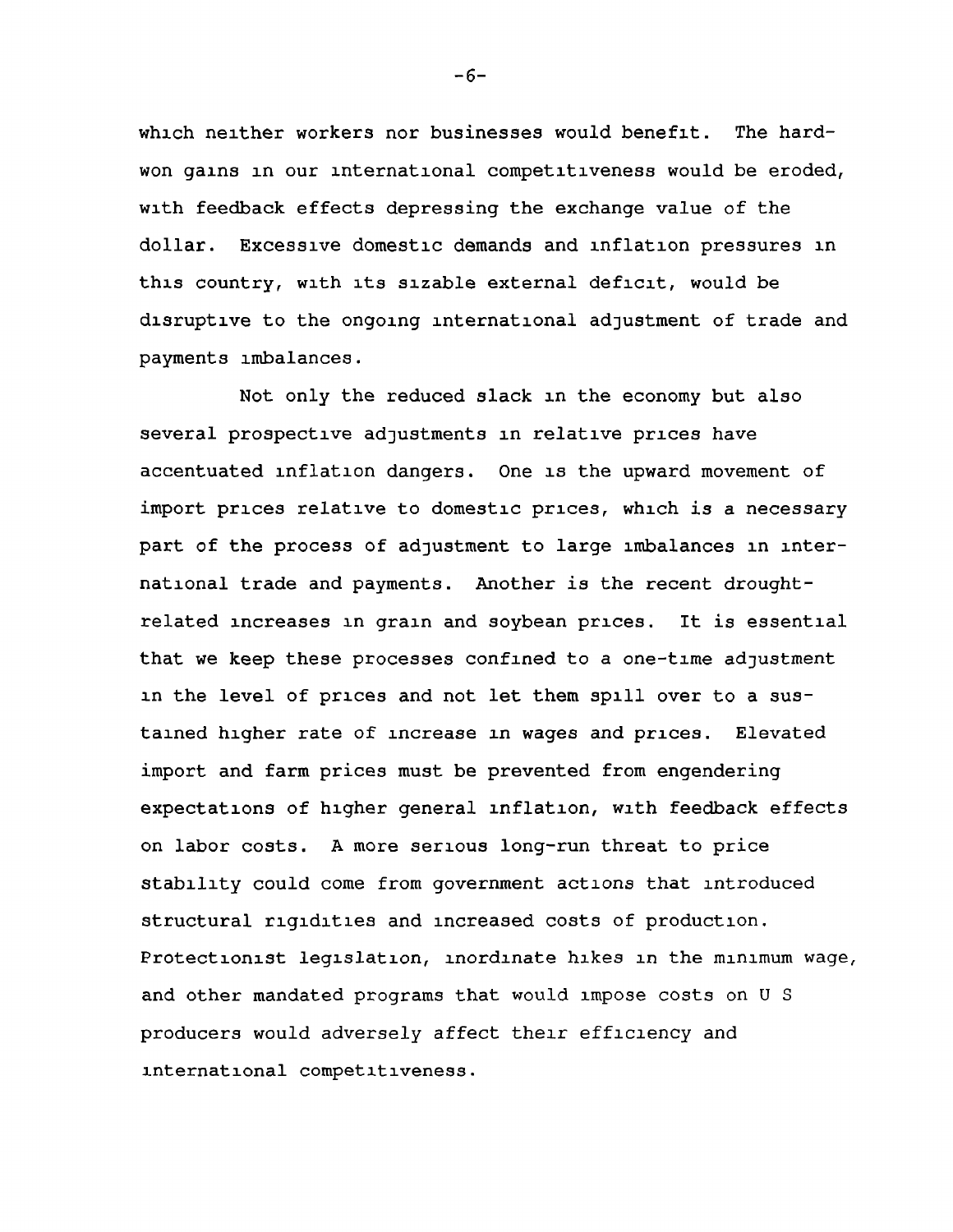The costs to our economy and society of allowing a more intense inflationary process to become entrenched are serious. As the experience in the past two decades has clearly shown, accelerating wages and prices would have to be countered later by quite restrictive policies, with unavoidably adverse implications for production and employment. The financial health of many individual and business debtors, as well as of some of their creditors, then would be threatened. The long-run costs of a return to higher inflation and the risks of this occurring under current circumstances are sufficiently great, that Federal Reserve policy at this juncture might be well advised to err more on the side of restrictiveness rather than of stimulus.

We believe that monetary policy actions to date, together with the fiscal restraint embodied in last fall's agreement between the Congress and the administration, have set the stage for containing inflation through next year. The central tendency of FOMC members' expectations for inflation in the GNP deflator ranges from 3 to 3-3/4 percent over this year and 3 to 4-1/2 percent next year. But in one sense the GNP deflator understates this year's rate of inflation, and the comparison with next year overstates the pick-up. The deflator represents the average price of final goods and services produced in the United States, or equivalently domestic value added, using current quantity weights. This measure was artificially held down in the first quarter by a shift in the composition of output, especially by the surge in sales of computers whose

 $-7-$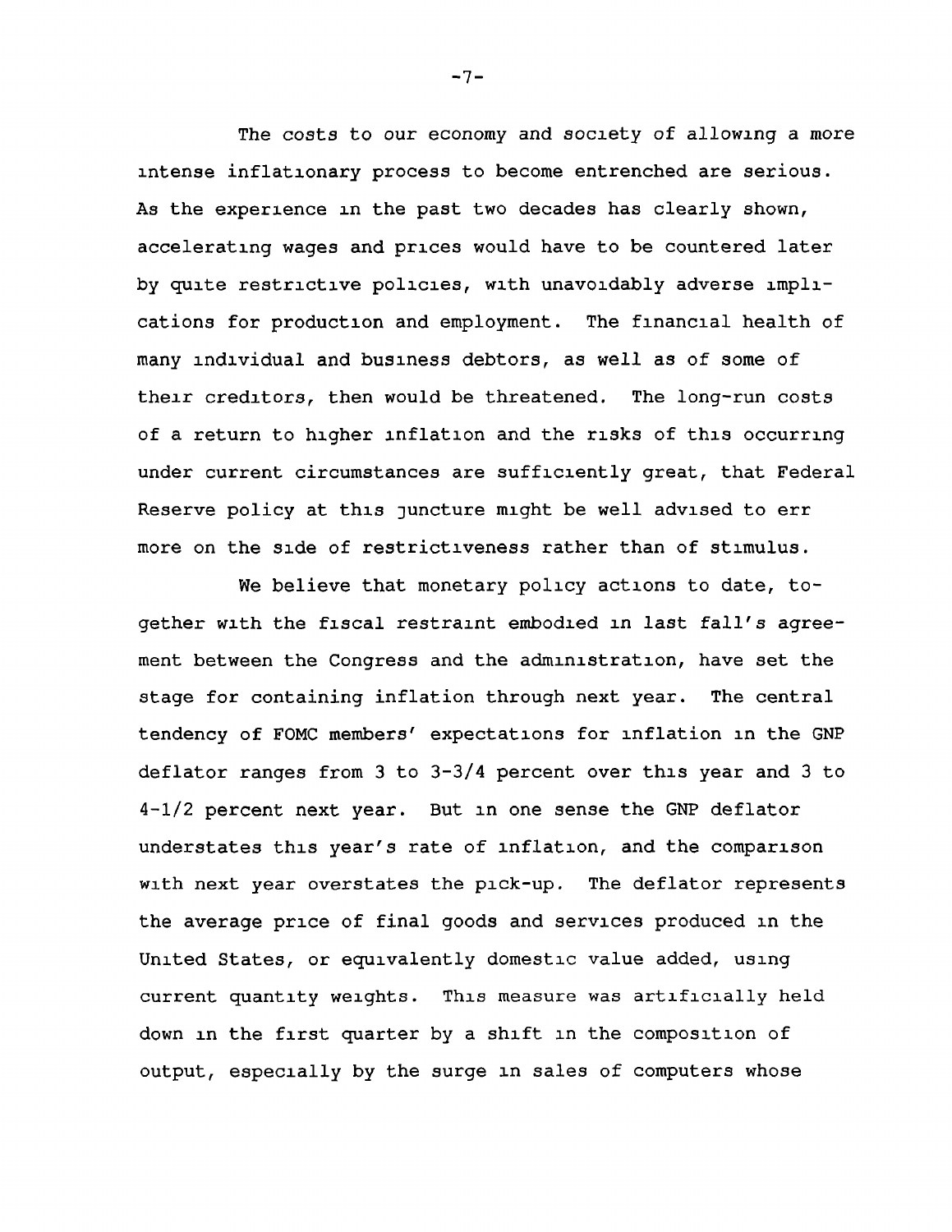prices have dropped sharply since the 1982 base year used for constructing the deflator. Indeed, if the deflator were indexed with a 1987 base year, it would have risen appreciably faster in the first quarter.

Another understatement of inflation in the deflator this year arises from its exclusion of imported goods, which are not directly encompassed because they are produced abroad. In part because import prices have continued to rise significantly faster than prices of domestically produced goods, consumer price indexes have increased more than the GNP deflator.

The FOMC believes that efforts to contain inflation pressures and sustain the economic expansion would be fostered by growth of the monetary aggregates over 1988 well within their reaffirmed 4 to 8 percent annual ranges, followed by some slowing in money growth over the course of next year. M2 should move close to the midpoint of its range by late 1988, if depositors react as expected to the greater attractiveness of market instruments compared with liquid money balances that was brought about by recent increases in short-term market rates relative to deposit rates. M3 could end the year somewhat above its midpoint, though comfortably within its range, if depository institutions retain their recent share of overall credit expansion. The debt of nonfinancial sectors, which so far this year has been near the midpoint of its reaffirmed 7 to 11 percent monitoring range, is anticipated to post similar growth through year-end.

 $-8-$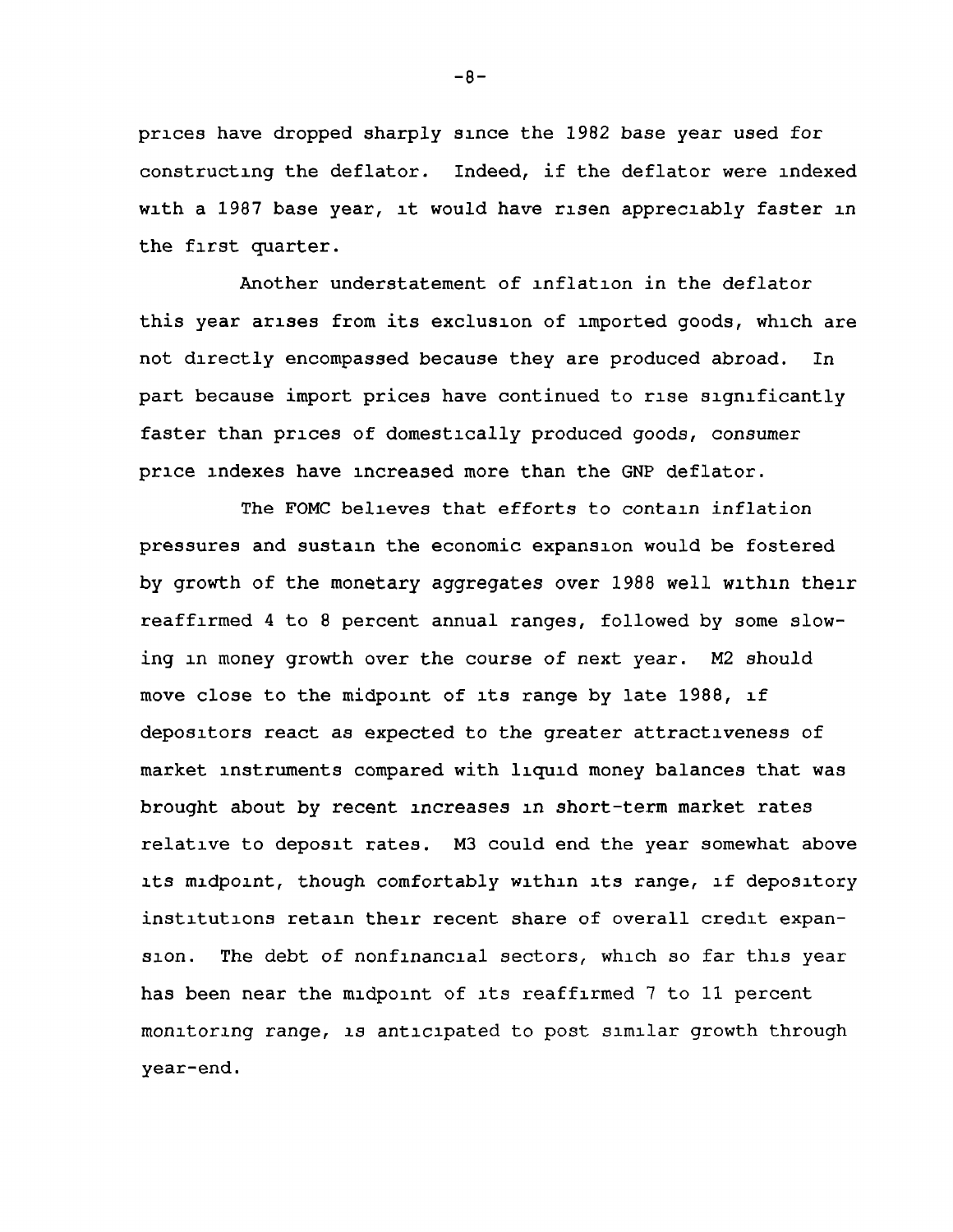For 1989, the FOMC has underscored its intention to encourage progress toward price stability over time by lowering its tentative ranges for money and debt. We have preliminarily reduced the growth range for M2 by 1 full percentage point, to 3 to 7 percent; last February, the FOMC also had reduced the midpoint of the 1988 range for M2 by 1 percentage point from that for 1987. We have adjusted the tentative 1989 range for M3 downward by  $1/2$  percentage point, to  $3-1/2$  to  $7-1/2$  percent. This configuration is consistent with the observed tendency for M3 velocity over time to fall relative to the velocity of M2; over the last decade, the Federal Reserve's ranges frequently allowed for faster growth of M3 than of M2. The monitoring range for domestic nonfinancial debt for 1989 also has been lowered 1/2 percentage point to a tentative 6-1/2 to 10-1/2 percent.

The specific ranges chosen for 1989 are, as usual, provisional, and the FOMC will review them carefully next February, in light of intervening developments. Anticipating today how the outlook for the economy in 1989 will appear next February is difficult, and a major reassessment of that outlook would have implications for appropriate money growth ranges for that year. Unexpectedly strong or weak economic expansion or inflation pressures over the next six months also could have implications for the behavior of interest rates and their prospects for 1989. The sensitivity of the monetary aggregates to movements in market interest rates means that the appropriate growth next year

-9-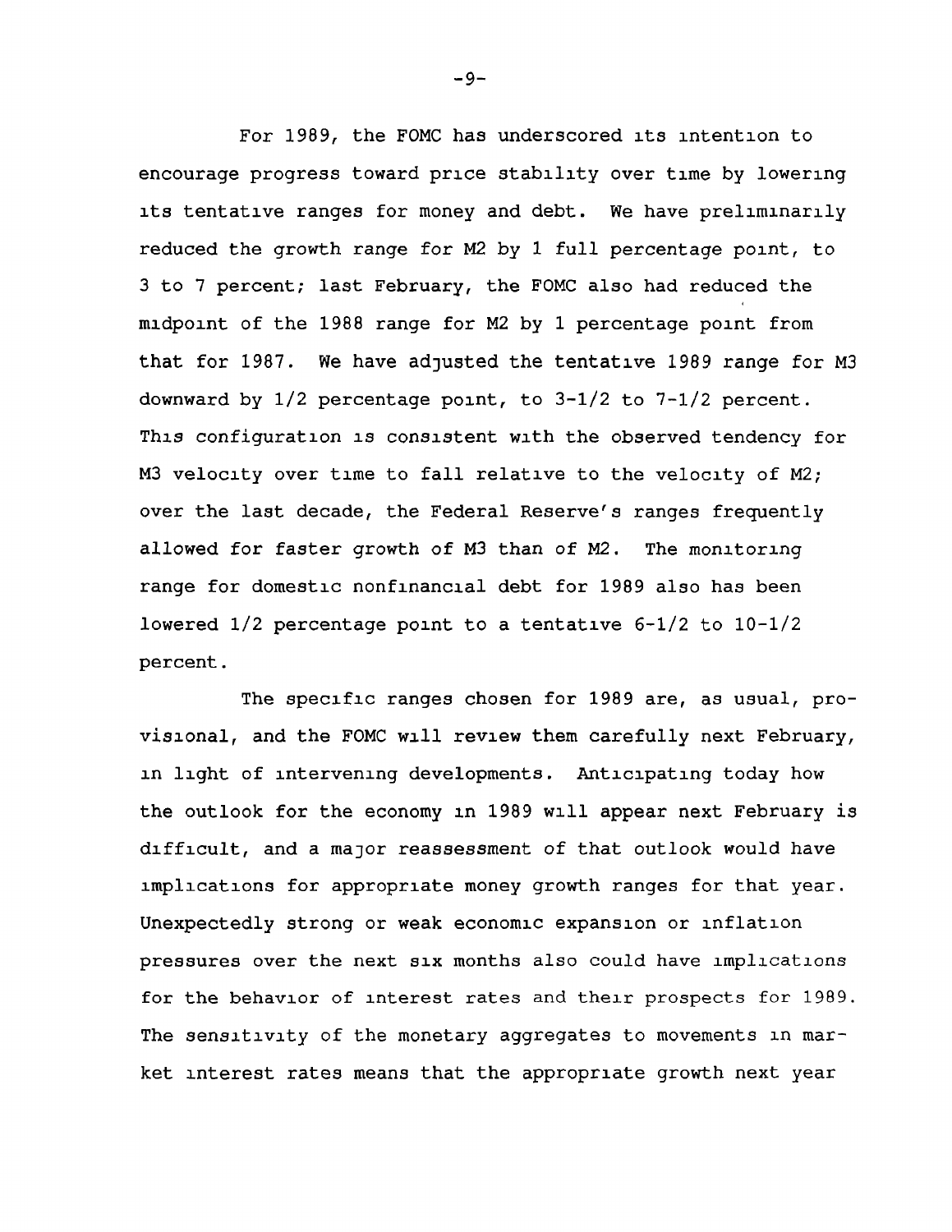in M2, M3, and debt could seem different next February than now, necessitating a revision in the annual growth ranges. As the aggregates have become more responsive to interest rate changes in the 1980s, judgments about possible ranges for the next year necessarily have become even more tentative and subject to revision.

## The persistent U.S. external and fiscal imbalances.

Despite the changes in the economic setting over the last six months, other features of the macroeconomic landscape remain much the same. Most notable are the continuing massive deficits in our external payments and internal fiscal accounts. As a nation, we still are living well beyond our means; we consume much more of the world's goods and services each year than we produce. Our current account deficit indicates how much more deeply in debt to the rest of the world we are sliding each year.

The consequence of this external imbalance will be a steady expansion in our external debt burden in the years ahead. No household or business can expect to have an inexhaustible credit line with borrowing terms that stay the same as its debt mounts relative to its wealth and income. Nor can we as a nation expect our foreign indebtedness to grow indefinitely relative to our servicing capacity without additional inducements to foreigners to acquire dollar assets—either higher real interest returns, or a cheaper real foreign exchange value for dollar assets, or both. To be sure, such changes in market

 $-10-$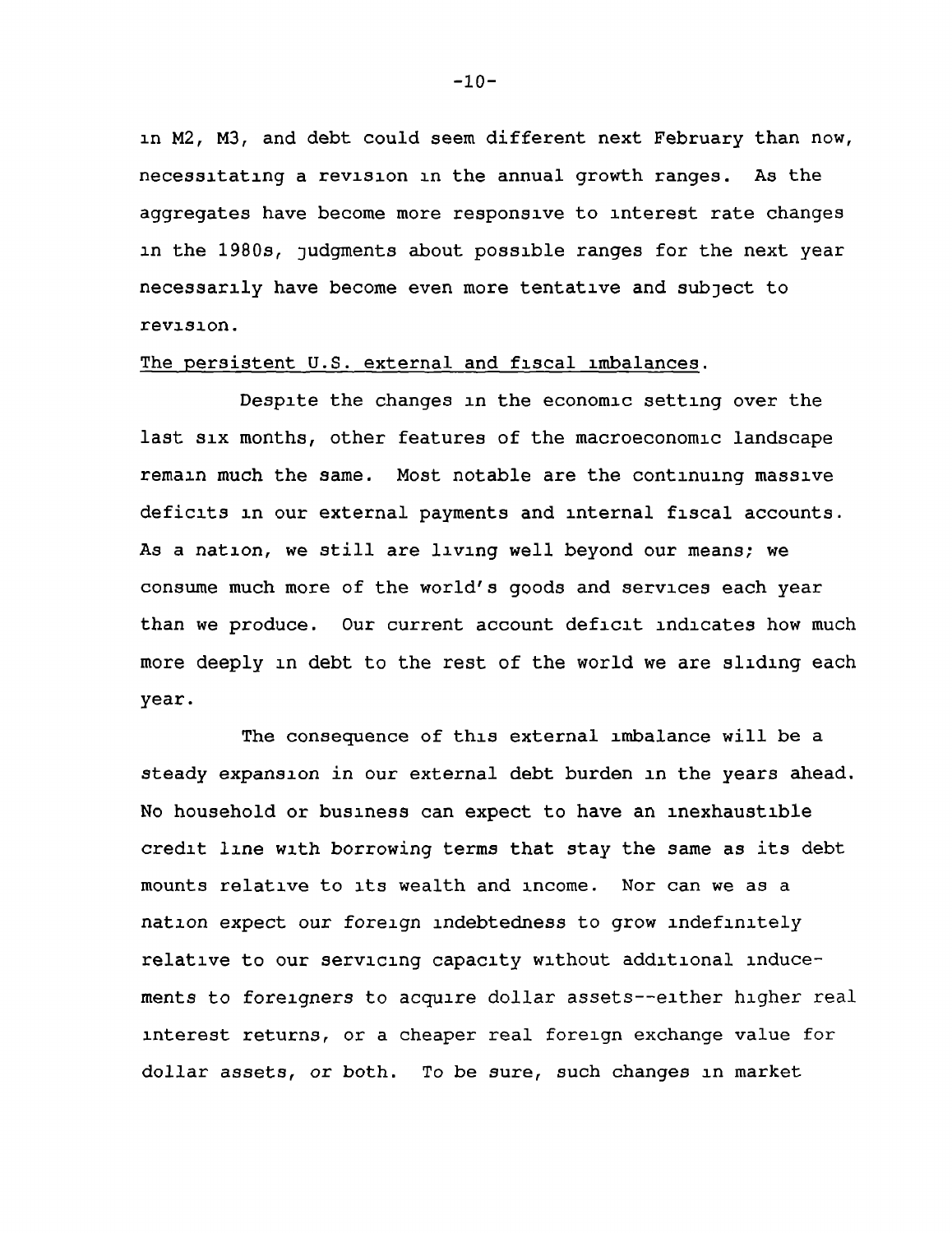incentives would have self-correcting effects over time in reducing the imbalance between our domestic spending and income. Higher real interest rates would curtail domestic investment and other spending. A lower real value of the dollar would make U.S. goods and services relatively less expensive to both U.S. and foreign residents, damping our spending on imports out of U.S. income and boosting our exports.

But simply sitting back and allowing such a selfcorrection to take place is not a workable policy alternative. Trying to follow such a course could have severe drawbacks now that our economy is operating close to effective capacity and potential inflationary pressures are on the horizon. The time is hardly propitious to discourage investment in needed plant and equipment, to add further impulses for import price hikes on top of the upward tendencies already in the making, or to push our export industries as well as import-competing industries to their capacity limits.

Fortunately, we have a better choice for righting the imbalance between domestic spending and income--one over which we have direct control. That is to resume reducing substantially the still massive federal budget deficit, which remains the most important source of dissaving in our economy. The fall in the dollar we have already experienced over the last few years, even allowing for the dollar's appreciation from the lows reached at the end of last year, has set in motion forces that should continue to narrow our trade and current account deficits

-11-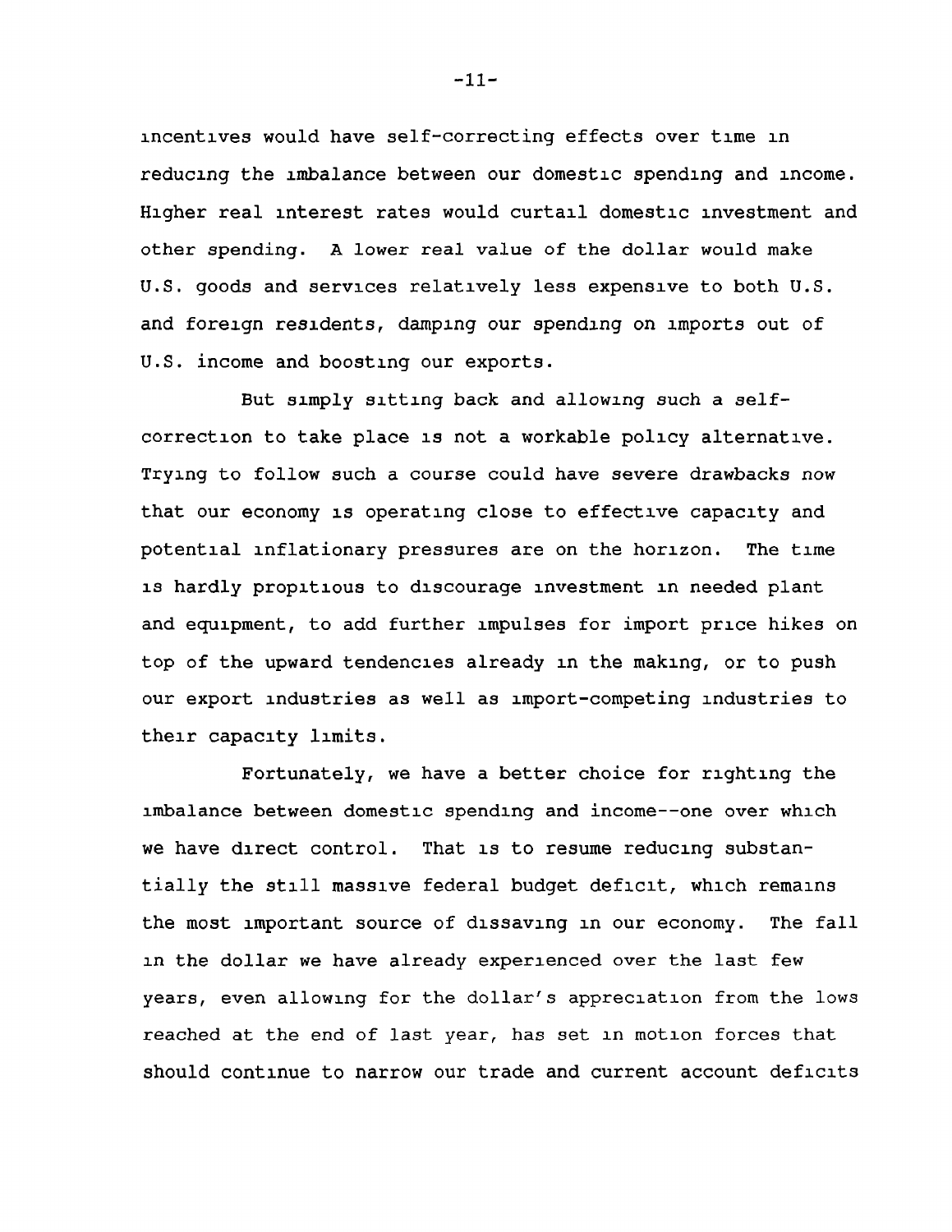in the years ahead. The associated loss of foreign-funded domestic investment is likely to adversely affect overall investment unless it can be replaced by greater domestic investment financed by domestic saving. A sharp contraction in the federal deficit appears to be the only assured source of augmented domestic net saving. Such a fiscal cutback should help counter future tendencies for further increases in U.S. interest rates and declines in the dollar, partly by instilling confidence on the part of international investors in the resolve of the United States to address its economic problems.

Fiscal restraint in the years ahead would assist in making room for the needed diversion of more of our productive resources to meeting demands from abroad. Domestic demands will have to continue growing more slowly than our productive capacity, as seems to have been the case so far this year, if net exports are to expand further without resulting in an inflationary overheating of the economy. Absent this fiscal restraint, higher interest rates would become the only channel for damping domestic demands if they were becoming excessive. If a renewed decline in the dollar were adding further inflationary stimulus at the same time, upward pressures on interest rates would be even more likely. The restrictive impact would be felt most by the interest-sensitive sectors--homebuilding, business fixed investment, and consumer durables

In terms of federal deficit reduction, the schedule under the Gramm-Rudman-Hollings law is a good baseline for a

 $-12-$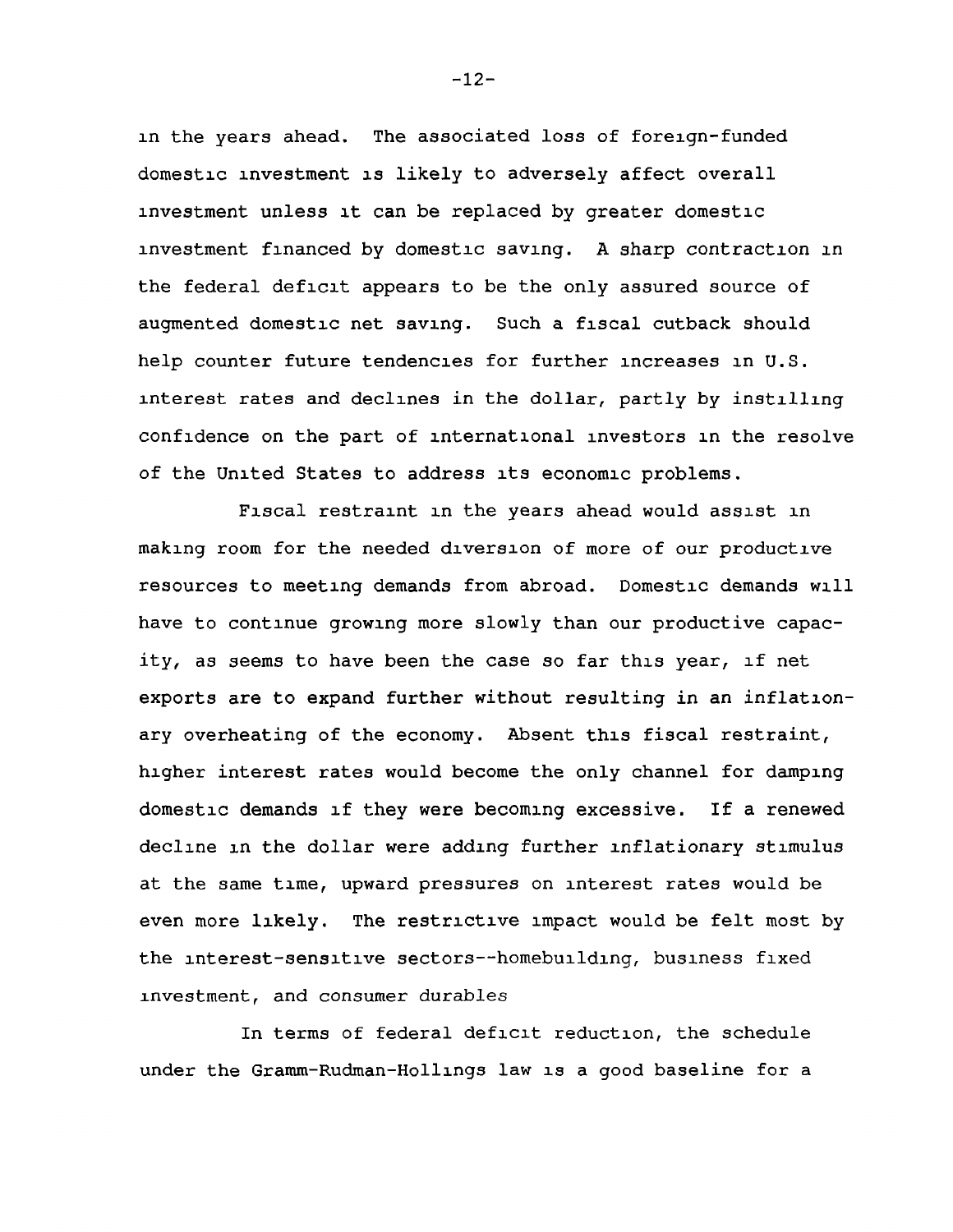multi-year strategy, and I trust the Congress will stick with it. But we should go further. Ideally, we should be aiming ultimately at a federal budget surplus, so that government saving could supplement private domestic saving in financing additional domestic investment. Historically, the United States was not a low saving, low investing economy. From the post-Civil War period through the 1920s, the United States consistently saved more as a fraction of GNP than Japan and Germany, and we saved much more as a share of GNP then than we have since the end of World War II. A turnaround in our current domestic saving performance is essential to a smooth reduction in our dependence on foreign saving, and the federal government should take the lead.

It is also apparent that redressing our external imbalances must encompass cooperative policies with our trading partners. These include both the established industrial powers, the newly industrialized economies, and the developing countries, whose debt problems must be worked through as part of the international adjustment process.

This is the strategy that U.S. fiscal policy as well as economic policies abroad should follow in most effectively promoting our shared economic objectives. The strategic role of U.S. monetary policy is implied by a clear statement of what those ultimate objectives are. We should not be satisfied unless the U.S. economy is operating at high employment with a sustainable external position and above all stable prices.

 $-13-$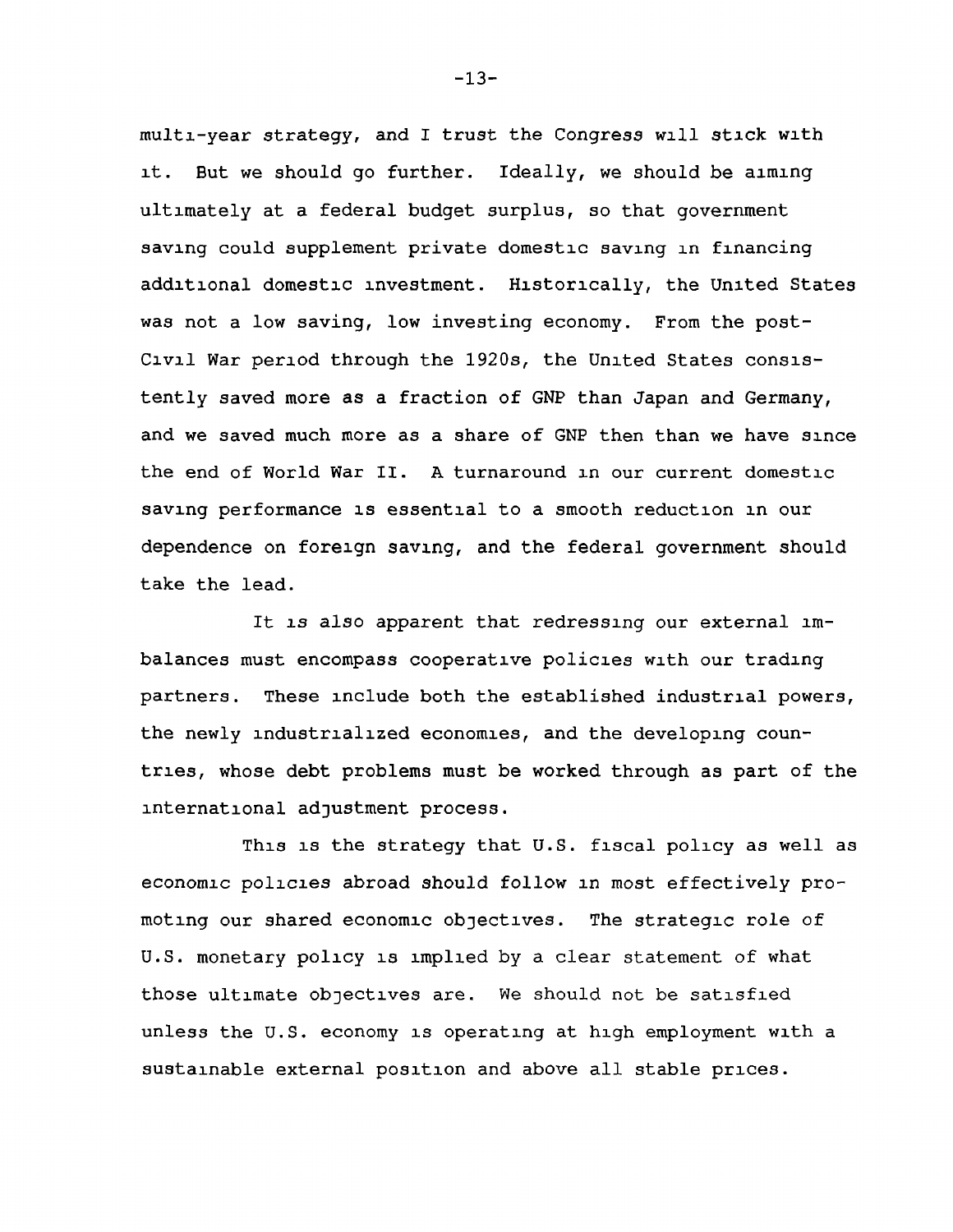High employment is consistent with steadily rising nominal wages and real wages growing in line with productivity gains. Some frictional unemployment will exist in a dynamic labor market, reflecting the process of matching available workers with available jobs. But every effort should be made to minimize both impediments that contribute to structural unemployment and deviations of real economic growth from the economy's potential that cause cyclical unemployment.

By a sustainable external position, I am referring to a situation in which our foreign indebtedness is not persistently growing faster than our capacity to service it out of national income. Our international payments need not be in exact balance from one year to the next, and the exchange value of the dollar need not be perfectly stable, but wide swings in the dollar, and boom and bust cycles in our export and import-competing industries, should be avoided.

By price stability, I mean a situation in which households and businesses in making their saving and investment decisions can safely ignore the possibility of sustained, generalized price increases or decreases. Prices of individual goods and services, of course, would still vary to equilibrate the various markets in our complex national and world economy, and particular price indexes could still show transitory movements A small persistent rise in some of the indexes would be tolerable, given the inadequate adjustment for trends in quality improvement and the tendency for spending to shift toward goods

 $-14-$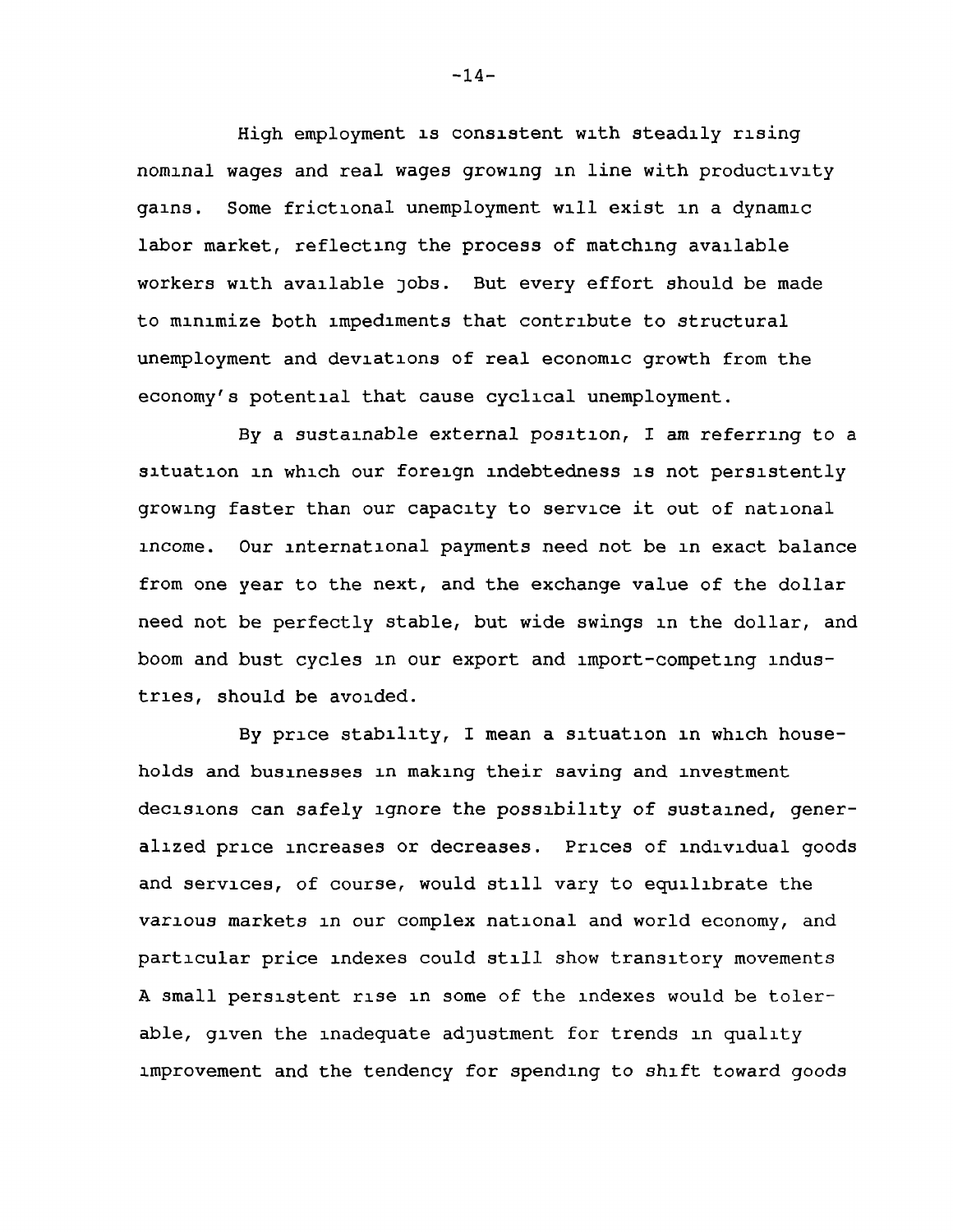that have become relatively cheap. But essentially the average of all prices would exhibit no trend over time. Price movements in these circumstances would reflect relative scarcities of goods, and private decision-makers could focus their concerns on adjusting production and consumption patterns appropriately to changing individual prices, without being misled by generalized inflationary or deflationary price movements.

The strategy for monetary policy needs to be centered on making further progress toward and ultimately reaching stable prices. Price stability is a prerequisite for achieving the maximum economic expansion consistent with a sustainable external balance at high employment. Price stability reduces uncertainty and risk in a critical area of economic decisionmaking by households and businesses. In the process of fostering price stability, monetary policy also would have to bear much of the burden for countering any pronounced cyclical instability in the economy, especially if fiscal policy is following a program for multi-year reductions in the federal budget deficit. While recognizing the self-correcting nature of some macroeconomic disturbances, monetary policy does have a role to play over time in guiding aggregate demand into line with the economy's potential to produce. This may involve providing a counterweight to major, sustained cyclical tendencies in private spending, though we can not be overconfident in our ability to identify such tendencies and to determine exactly the appropriate policy response. In this

-15-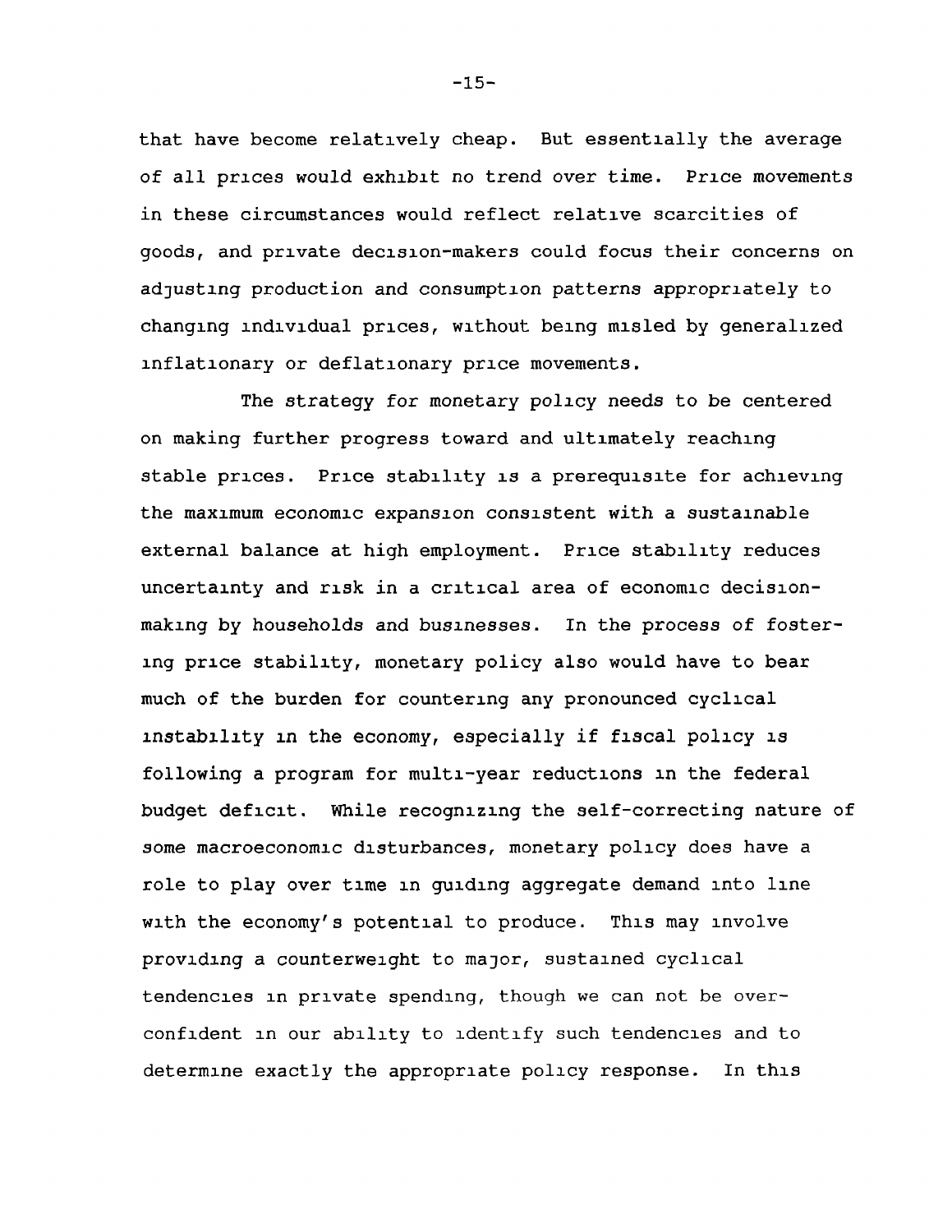regard, at seems worthwhile for me to offer some thoughts on the approach the Federal Reserve should take in implementing this longer-term strategy for monetary policy.

## The appropriate tactics for monetary policy.

For better or worse, our economy is enormously complex, the relationships among macroeconomic variables are imperfectly understood, and as a consequence economic forecasting is an uncertain endeavor. Nonetheless, the forecasting exercise can aid policymaking by helping to refine the boundaries of the likely economic consequences of our policy stance. But forecasts will often go astray to a greater or lesser degree and monetary policy has to remain flexible to respond to unexpected developments.

A perfectly flexible monetary policy, however, without any guideposts to steer by, can risk losing sight of the ultimate goal of price stability. In this connection, the requirement under the Humphrey-Hawkins Act for the Federal Reserve to announce its objectives and plans for growth of money and credit aggregates is a very useful device for calibrating prospective monetary policy. The announcement of ranges for the monetary aggregates represents a way for the Federal Reserve to communicate its policy intentions to the Congress and the public. And the undisputed long-run relation between money growth and inflation means that trend growth rates in the monetary aggregates provide useful checks on the thrust of monetary policy over time. It is clear to all observers that

-16-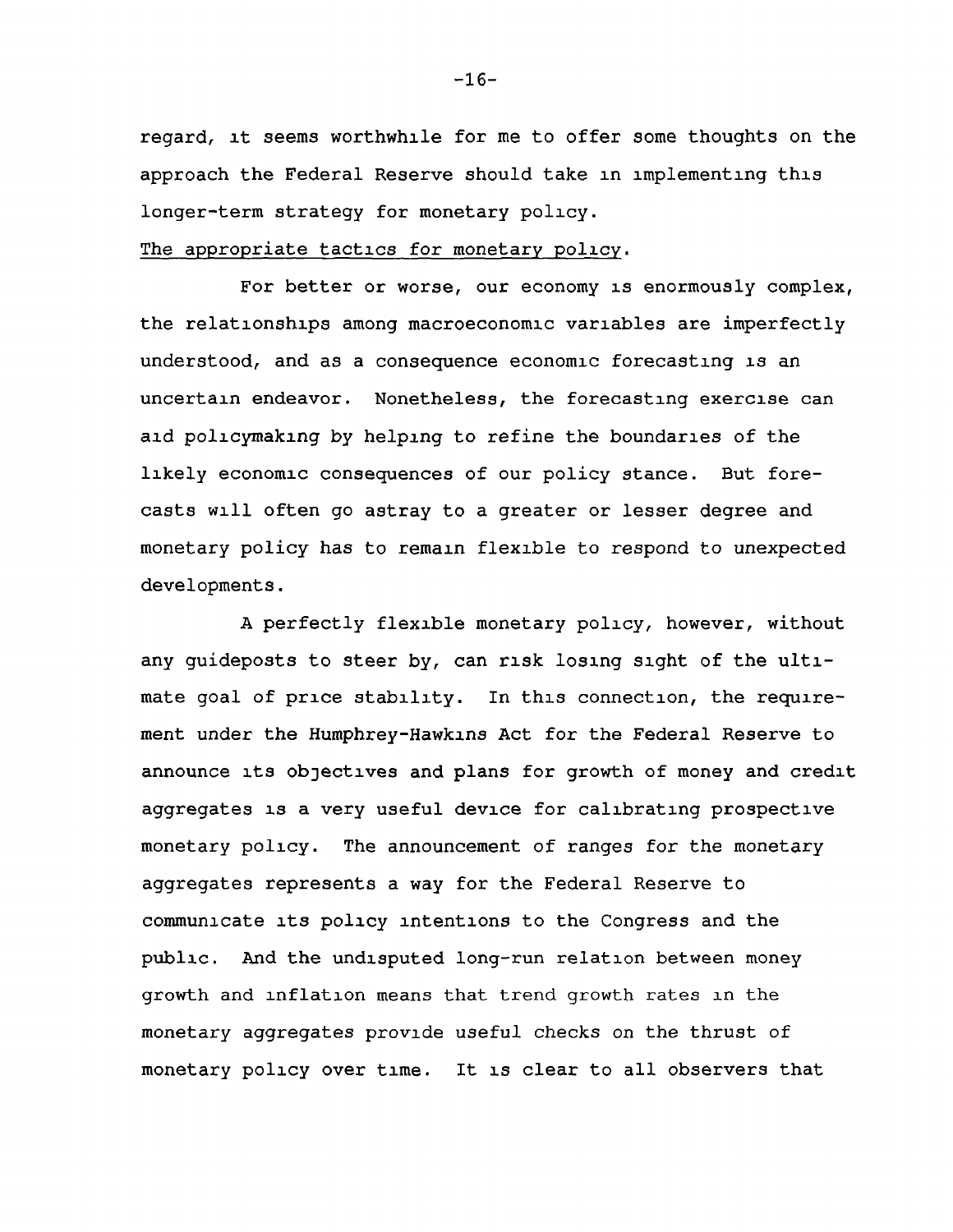the monetary ranges will have to be brought down further in the future if price stability is to be achieved and then maintained.

But, in a shorter-run countercyclical context, monetary aggregates have drawbacks as rigid guides to monetary policy implementation. As I discussed in some detail in my February testimony, financial innovation and deregulation in the 1980s have altered the structure of deposits, lessened the predictability of the demands for the aggregates, and made the velocities of Ml and probably M2 over periods of a year or so more sensitive to movements in market interest rates. Movements in short-term market rates relative to sluggishly adjusting deposit rates can result in large percentage changes in the opportunity costs of holding liquid monetary assets. Depositor responses can induce divergent growth between money and nominal GNP for a time. I might add that it was partly these considerations that led the FOMC to retain the wider four percentage point ranges for money and credit growth for this year and next.

Nonetheless, the demonstrated long-run connection of money and prices overshadows the problems of interpreting shorter-run swings in money growth. I certainly don't want to leave the impression that the aggregates have little utility in implementing monetary policy. They have an important role, and it is quite possible that their importance will grow in the years ahead. Currently, the FOMC keeps M2 and M3 under careful scrutiny, and judges their actual movements relative to assessments of their appropriate growth at any particular time.

 $-17-$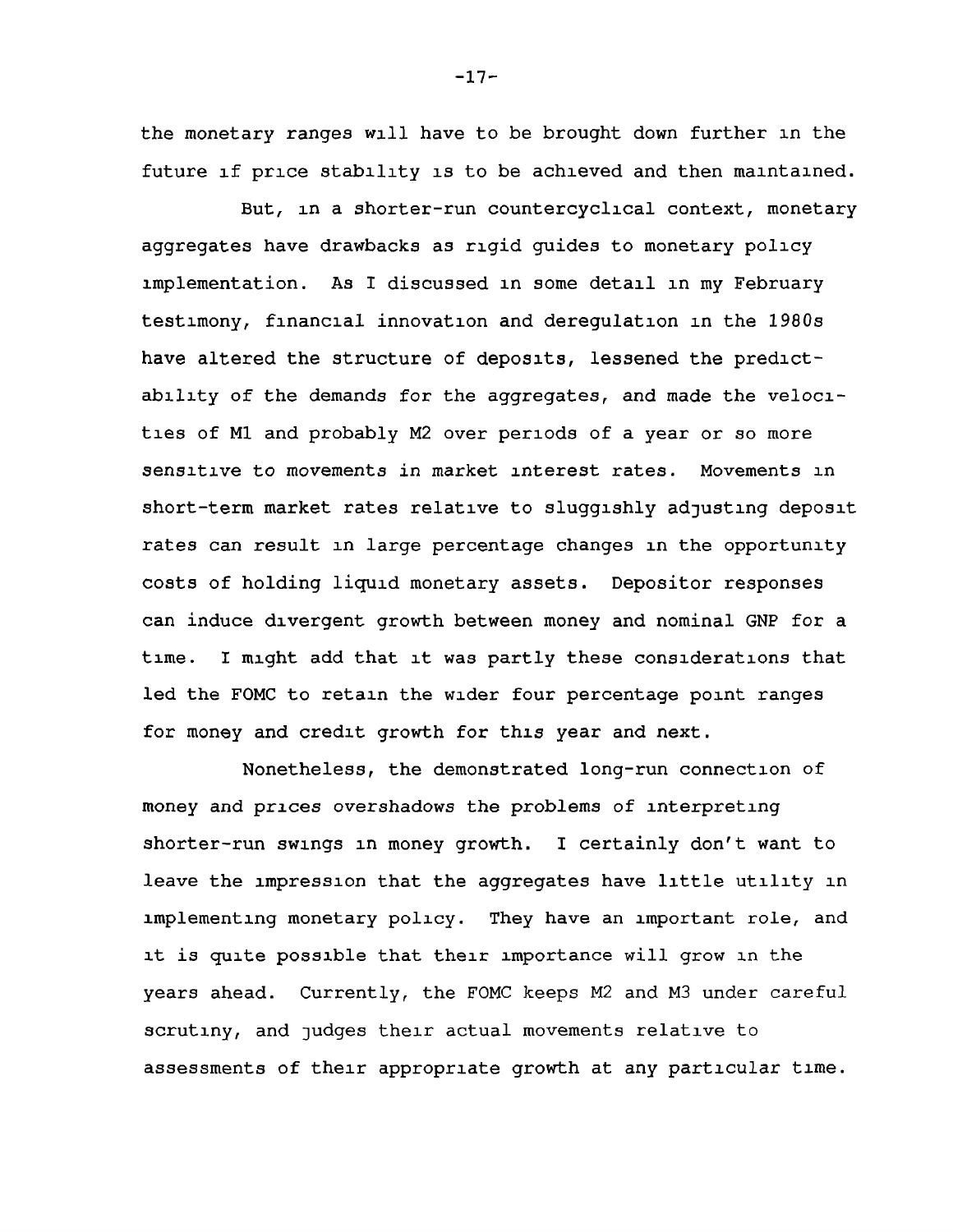In this context, these aggregates are among the indicators influencing adjustments to the stance of policy, both at regular FOMC meetings and between meetings, as the FOMC's directive to the Federal Reserve Bank of New York's Trading Desk indicates. The FOMC also regularly monitors a variety of other monetary aggregates. At times in recent years, we have intensively examined the properties of several alternative measures, and reported the results to the Congress. These measures have included Ml, Ml-A (Ml less NOW accounts), monetary indexes, and most recently the monetary base.

An analysis of the monetary base appears as an appendix to the Board's Humphrey-Hawkins report. This aggregate, essentially the sum of currency and reserves, did not escape the sharp velocity declines of other money measures earlier in the 1980s. Its velocity behavior stemmed from relatively strong growth in transactions deposits compared with GNP, which was mirrored in the reserve component of the base. In this sense, some of the problems plaguing Ml also have shown through to the base, though in somewhat muted form. Moreover, the threequarters share of currency in the base raises some question about the reliability of its link to spending. The high level of currency holdings—\$825 per man, woman and child living in the United States--suggests that vast, indeterminate amounts of U.S. currency circulate or are hoarded beyond our borders Indeed, over the last year and one half, currency has grown

 $-18-$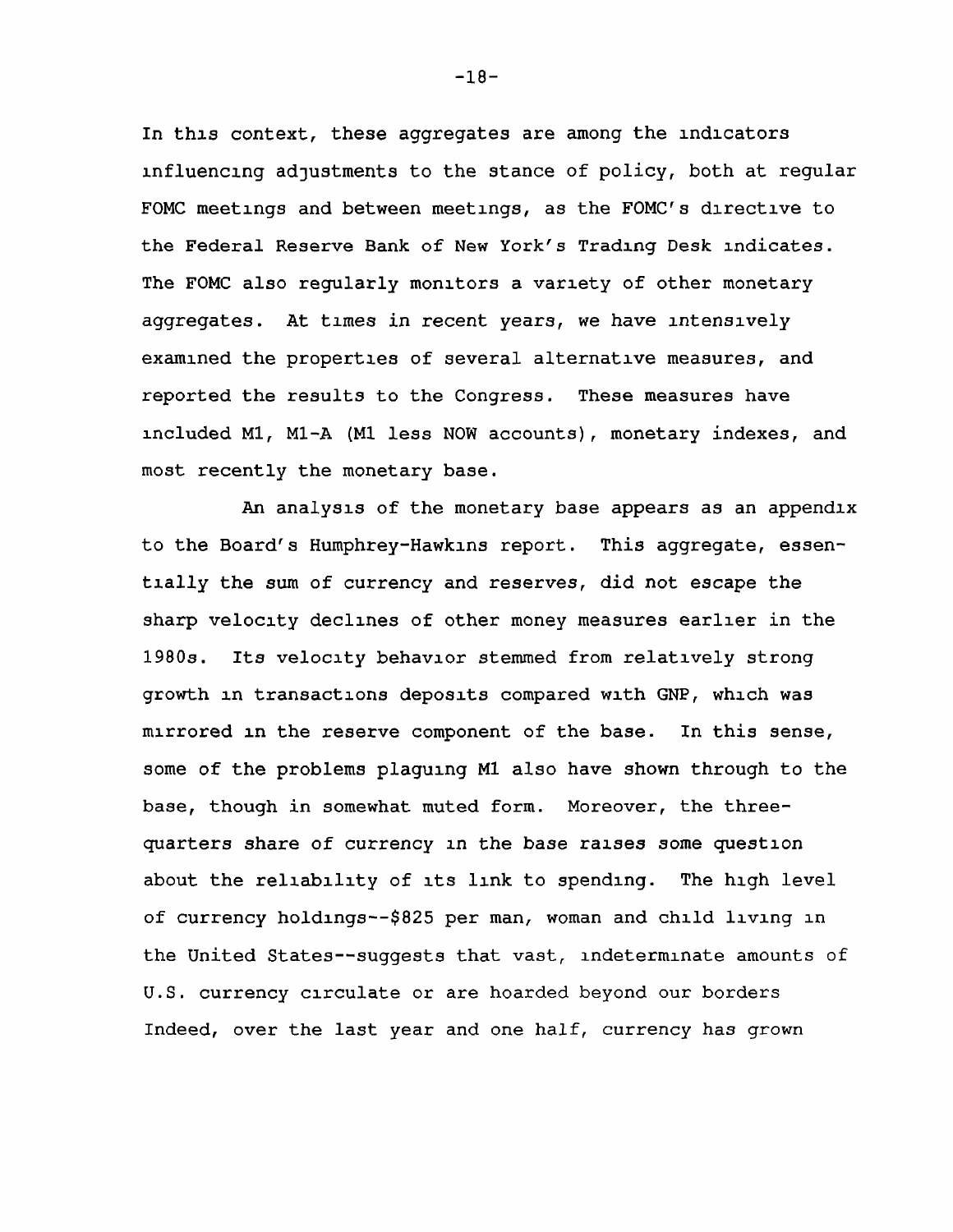noticeably faster than would have been expected from its historical relationships with U.S. spending and interest rates.

Although the monetary base has exhibited some useful properties over the last three decades as a whole, the FOMC's view is that its behavior has not consistently added to the information provided by the broader aggregates, M2 and M3. The Committee accordingly has decided not to establish a range for this aggregate, although it has requested staff to intensify research into the ability of various monetary measures to indicate long-run price trends.

Because the Federal Reserve cannot reliably take its cue for shorter-run operations solely from the signals being given by any or all of the monetary aggregates, we have little alternative but to interpret the behavior of a variety of economic and financial indicators. They can suggest the likely future course of the economy given the current stance of monetary policy.

Judgments about the balance of various risks to the economic outlook need to adapt over time to the shifting weight of incoming evidence; this point is well exemplified so far this year, as noted earlier. The Federal Reserve must be willing to adjust its instruments fairly flexibly as these judgments evolve; we must not hesitate to reverse course occasionally if warranted by new developments. To be sure, we should not overreact to every bit of new information, because the frequent observations for a variety of economic statistics are subject to

 $-19-$